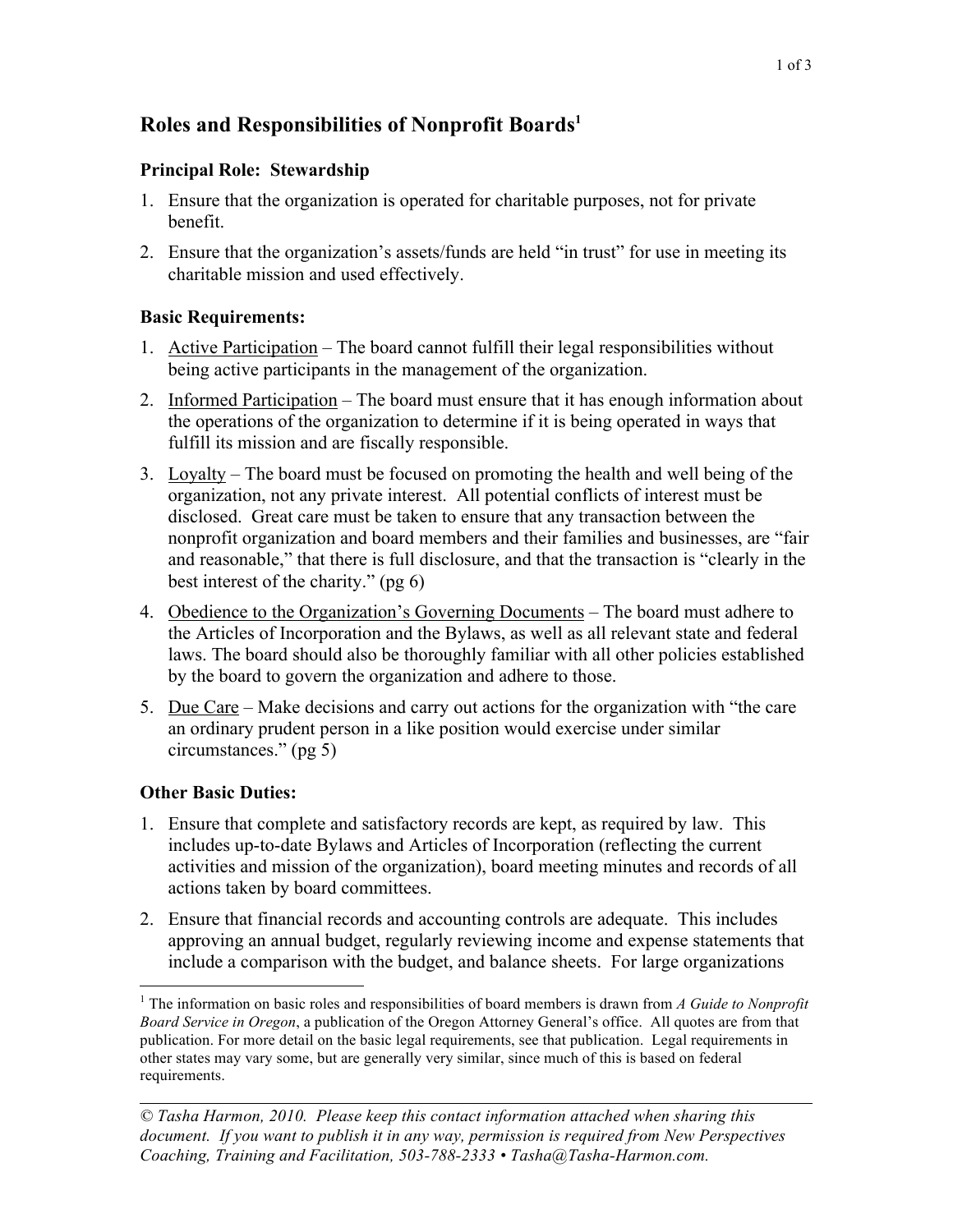and those owning property, the board should have an audit, done by an independent auditor, that meets all audit requirements by agency funders to review annually. The board should have a face-to-face meeting with the auditor as part of this review.

- 3. Ensure that financial resources are used well to meet the mission and goals of the organization, and invested prudently. This requires creating and regularly reviewing a set of policies to govern spending and investment.
- 4. Ensure that all funds are spent consistent with any requirements of particular funders.
- 5. Ensure that fundraising for the organization is done in responsible ways.
- 6. Hire and set the level of compensation for the chief operating officer (often called an executive director). Periodically (at least annually) do a formal review of the CEO's performance. This review should include a process for getting input from staff. Take disciplinary action up to and including firing the CEO if that is necessary for the health and well being of the organization.

## **Conflicts of Interest**

As noted under "loyalty" above, it is very important that board members act clearly in the best interest of the nonprofit organization and not in ways that instead benefit themselves, their families or their businesses when they transact business for the organization. For that reason:

- 1. A written policy should be established for dealing with conflicts of interest. Such policies should, at minimum, define conflict of interest in ways consistent with state law, require disclosure of financial interests, and require that board members withdraw from discussion and voting on any issue where there is perceived to be a conflict of interest. The board could also require that any transaction that benefits a director be approved by greater than a majority vote. Some organizations require an annual disclosure by board members of any business involvement with the nonprofit.
- 2. Loans from the organization to a board member are prohibited except in one very limited instance (see page 7).
- 3. Directors are restricted from pursuing as individuals (or businesses) a business opportunity that is "available to and suitable for" the nonprofit unless the nonprofit has decided not to pursue the opportunity and conflict of interest procedures are clearly followed (see page 7).

# **Liability of Board Members**

Board members are legally responsible for the nonprofit on whose board they serve. That said, they are provided by law with "qualified immunity" (pg 12) from lawsuits directed at the organization. This protects them from being sued by an outside, third party who claims to have been damaged in some way by their dealings with the organization. They can, however, be sued for "gross negligence, willful or fraudulent acts" (pg 12). For this reason, many nonprofits indemnify their directors in their governing documents and/or purchase directors and operators insurance.

*© Tasha Harmon, 2010. Please keep this contact information attached when sharing this document. If you want to publish it in any way, permission is required from New Perspectives Coaching, Training and Facilitation, 503-788-2333 • Tasha@Tasha-Harmon.com.*